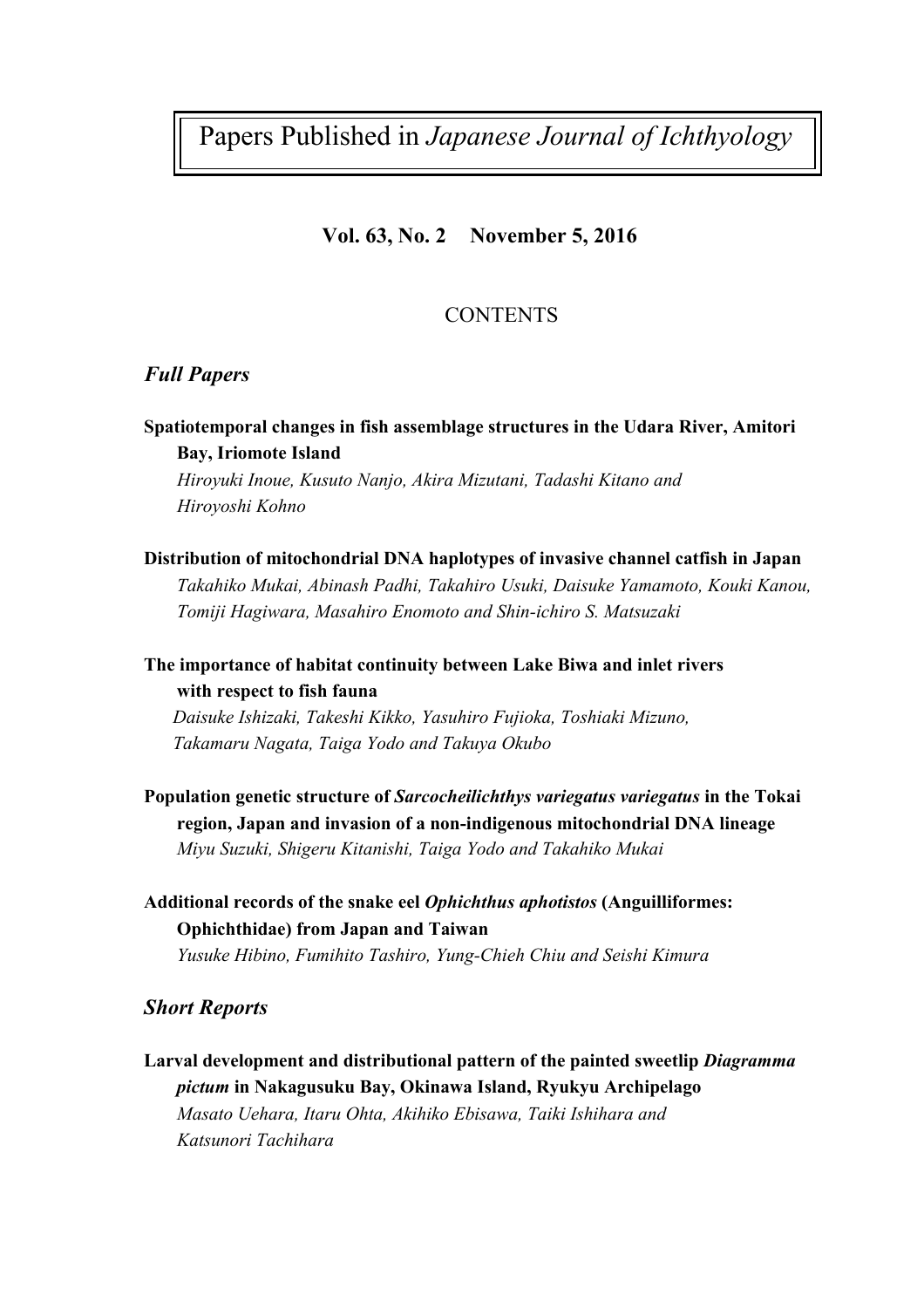**First records of two snake eels,** *Phyllophichthus xenodontus* **and** *Muraenichthys sibogae* **(Anguillifornes: Ophichthidae), from the Ryukyu Islands, Japan** *Yusuke Hibino and Seishi Kimura*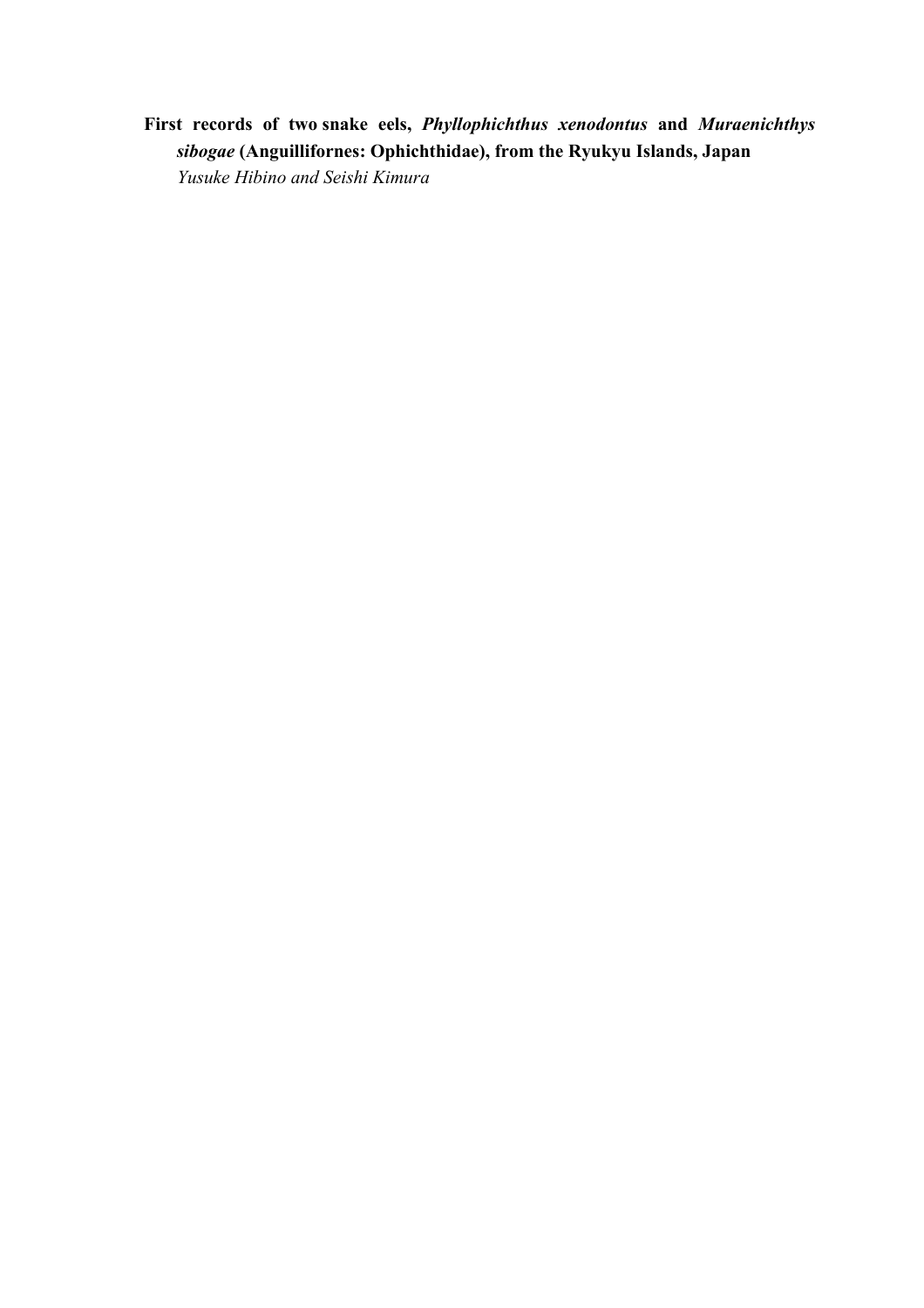#### *Full Papers*

*Japanese Journal of Ichthyology*

*Vol. 63, No. 2, pp. 63–79*

## **Spatiotemporal changes in fish assemblage structures in the Udara River, Amitori Bay, Iriomote Island**

Hiroyuki Inoue, Kusuto Nanjo, Akira Mizutani, Tadashi Kitano and Hiroyoshi Kohno

**Abstract** Fish assemblage structures in estuarine and freshwater areas in the Udara River, Amitori Bay, Iriomote Island, were investigated by visual transect surveys from November 2012 to October 2013. In total, 58 species (26 families) in the estuaries and 12 species (4 families) in freshwater, all comprising native taxa, were observed during the study period. Mean numbers of estuarine species and individuals were significantly higher in the lower and middle estuaries than in the upper estuary, multi–dimensional scaling analysis revealing that fish species compositions clearly differed among each estuarine station. The distribution patterns of the dominant estuarine species (*Neopomacentrus taeniurus* and *Fibramia amboinensis*) and the catadromous species *Kuhlia rupestris* largely explained such spatial variation. The former two species were abundant in the lower and/or middle estuaries with high salinity, whereas the latter was abundant in the low–salinity upper estuary, suggesting that the salinity gradient may be a factor determining the estuarine fish assemblage. In contrast, the freshwater fish assemblages, largely dominated by small amphidromous gobies, such as *Stiphodon percnopterygionus*, showed neither spatial nor temporal variations, possibly due to the fact that several factors, including water flow and depth, being relatively stable in the freshwater area. The study suggested that the estuarine areas were essential habitats for marine, estuarine and amphidromous freshwater fishes in the river, and should be accorded a level of protection in keeping with a high priority for fish diversity conservation in the small rivers of the Ryukyu Islands.

*(Corresponding author: Hiroyuki Inoue, Okinawa Regional Research Center, Tokai*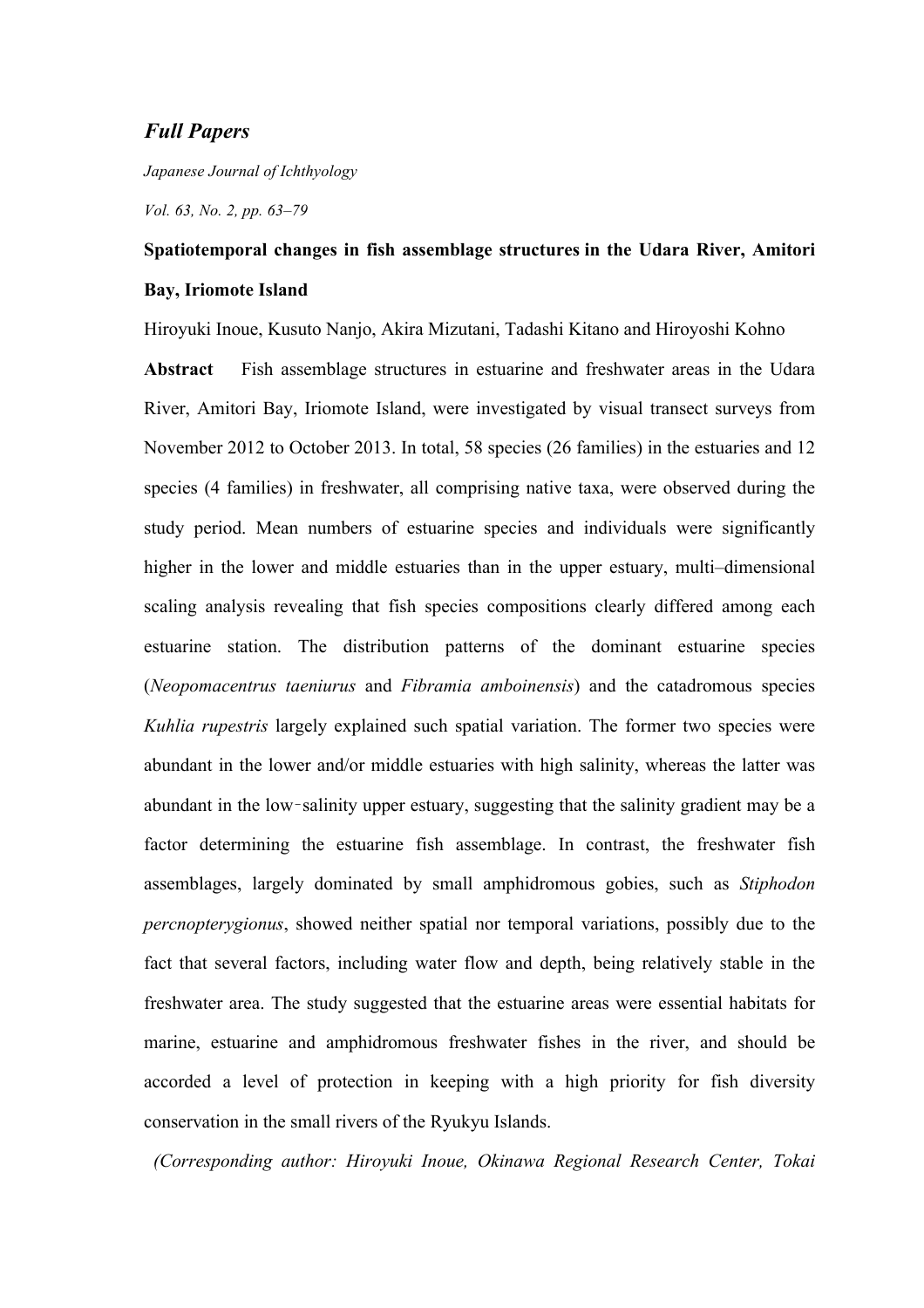*University, 870–277 Uehara, Taketomi, Yaeyama, Okinawa 907–1541, Japan; e-mail: calopteryx.cornelia@gmail.com)* 

*Japanese Journal of Ichthyology*

*Vol. 63, No. 2, pp. 81–87*

**Distribution of mitochondrial DNA haplotypes of invasive channel catfish in Japan**  Takahiko Mukai, Abinash Padhi, Takahiro Usuki, Daisuke Yamamoto, Kouki Kanou, Tomiji Hagiwara, Masahiro Enomoto and Shin-ichiro S. Matsuzaki

**Abstract** The North American channel catfish *Ictalurus punctatus*, an invasive freshwater fish introduced to Japan for aquaculture in the 1970s, has become established in several rivers and lakes, with subsequent detrimental effects on local fisheries and other freshwater fauna. The origin and invasive distribution of channel catfish in Japan was assessed from the geographical distribution of mtDNA haplotypes of channel catfish populations, utilizing partial (412 bp) nucleotide sequences of the mtDNA control region from 174 individuals collected from 7 localities. A total of 12 haplotypes (J01–J12) were found in Japanese freshwater systems. Populations in eastern Japan (Fukushima and Ibaraki Prefectures) and a fishing pond in Aichi Prefecture were characterized by many haplotypes, shared among those localities. However, the haplotype compositions of populations in western Japan (Yahagi River, Aichi Prefecture and Lake Biwa water system, Shiga Prefecture) differed from the former and also from each other. A phylogenetic analysis using Japanese (non-indigenous), Chinese (non-indigenous) and United States (indigenous) haplotypes indicated that all of the Asian haplotypes were included in "Lineage VI," distributed over a wide area of the United States, confirming that lineage as the primary source of introduced Asian populations. However, the introduction of channel catfish into Japan occurred on at least three occasions (in eastern Japan, Yahagi River and Lake Biwa water system).

*(Corresponding author: Takahiko Mukai, Faculty of Regional Studies, Gifu University,*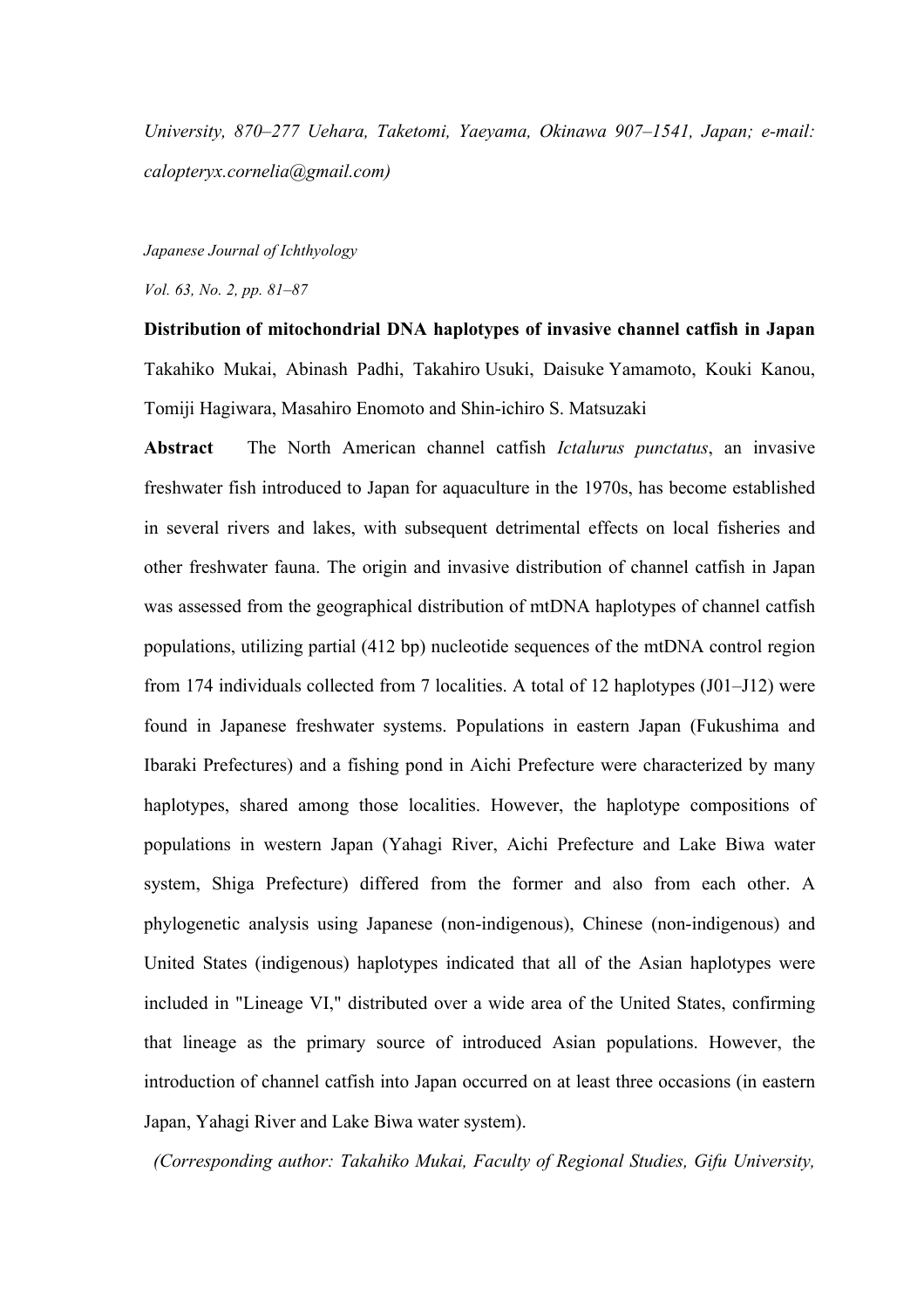#### *Japanese Journal of Ichthyology*

*Vol. 63, No. 2, pp. 89–106*

## **The importance of habitat continuity between Lake Biwa and inlet rivers with respect to fish fauna**

Daisuke Ishizaki, Takeshi Kikko, Yasuhiro Fujioka, Toshiaki Mizuno, Takamaru Nagata, Taiga Yodo and Takuya Okubo

**Abstract** Although ca. 67 indigenous fish species and subspecies inhabit the Lake Biwa water system, (Shiga Prefecture, central Japan), including many endangered taxa, studies on the continuity of fish habitat between Lake Biwa and inlet rivers are few. The distribution pattern of fishes in 6 inlet rivers around Lake Biwa was examined during 2011–2012, with 32 and 26 fish species/ subspecies being recorded in autumn and spring, respectively. The relationships between presence/absence of these species and 21 physical environmental factors were analyzed by generalized linear mixed model, the results for 12 species in autumn and 4 species in spring being appropriate for predictability. Distance from the river mouth and number of dams from the river mouth were significant variables for *Plecoglossus altivelis altivelis* and *Cottus reinii* in autumn, suggesting that both species were influenced by dams. However, riparian plants were significant for Lake Biwa trout (*Oncorhynchus* sp.) in autumn, suggesting an important "shelter" component. Furthermore, water quality, including electrical conductivity and dissolved organic carbon, were significant for *Tribolodon hakonensis* in autumn. Other environmental conditions were more important for a number of other species. Clearly, active conservation of the inlet river environments and their continuity with Lake Biwa is necessary.

*(Corresponding author: Daisuke Ishizaki, Agriculture and Fisheries Division, Fisheries Management Office, Shiga Prefectural Government, 4–1–1 Kyomachi, Otsu Shiga, 520–*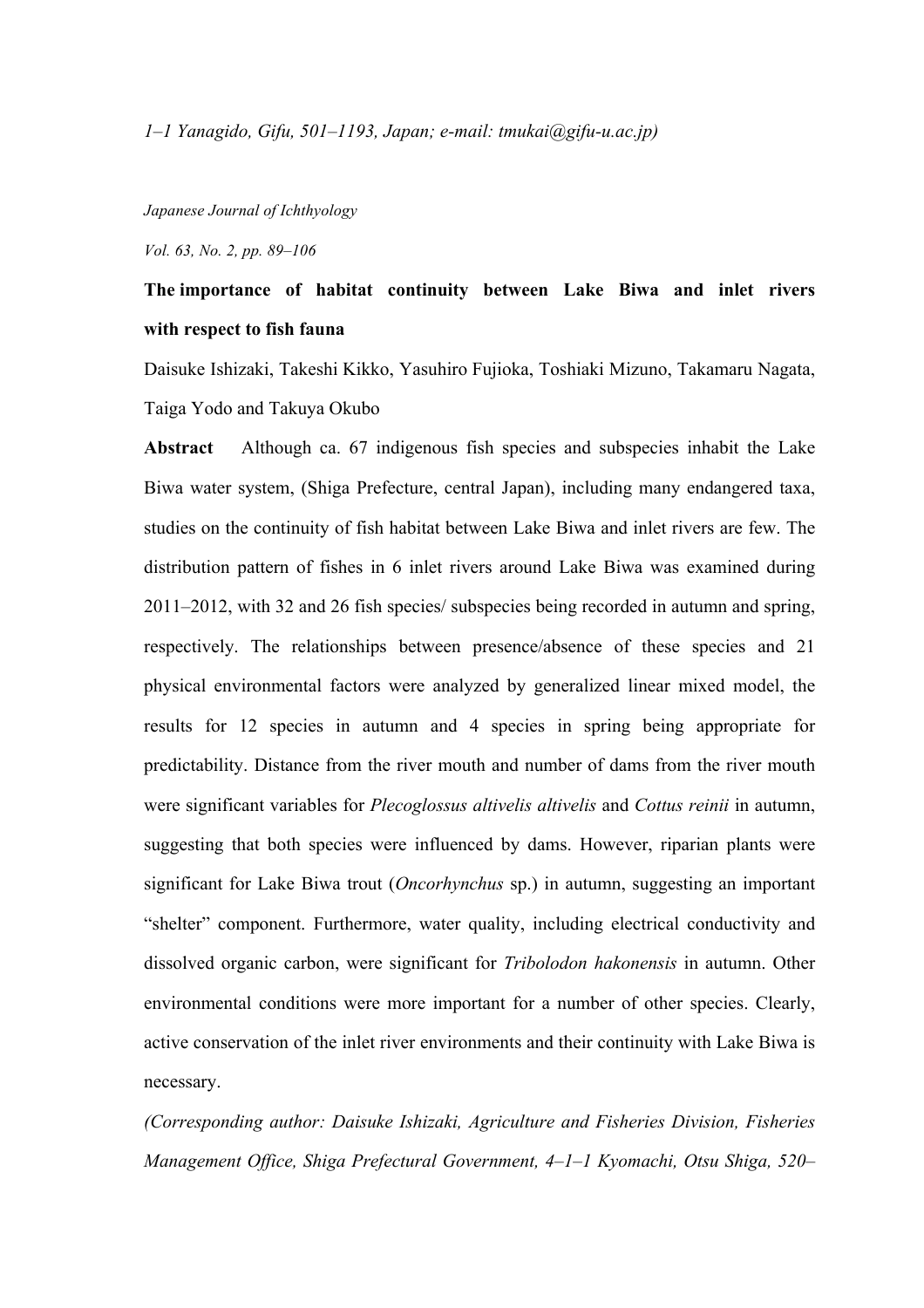#### *Japanese Journal of Ichthyology*

*Vol. 63, No. 2, pp. 107–118*

## **Population genetic structure of** *Sarcocheilichthys variegatus variegatus* **in the Tokai region, Japan and invasion of a non-indigenous mitochondrial DNA lineage**

Miyu Suzuki, Shigeru Kitanishi, Taiga Yodo and Takahiko Mukai

**Abstract** *Sarcocheilichthys variegatus variegatus*, an endemic Japanese cyprinid fish distributed from western Honshu (Tokai region) to Kyushu, has recently declined due to environmental damage and reduction of host mussels, and has been designated as a near threatened species in the Red List of the Japan Ministry of Environment. In addition, a recent study has noted the artificial introduction of *S. v. microoculus* from Lake Biwa into the Chubu, Kinki and Kyushu regions, suggesting a threat of genetic introgression. The present study, to investigate the population genetic structure of *S. v. variegatus* and identify invasions of a non-indigenous mtDNA lineage in the Tokai region, involved phylogeographic and population genetic analyses using cytochrome *b* gene sequences of 253 individuals of *S. variegatus* from Gifu, Mie and Shiga Prefectures. In addition, morphological characteristics of *S. v. variegatus* in the Tokai region, and *S. v. microoculus* in and around Lake Biwa, were used to identify instances of hybridization between the two subspecies. Phylogeographic analyses revealed greatest genetic divergence between populations of *S. v. variegatus* in the eastern and western regions of the Suzuka mountain range, and the presence of a non-indigenous mtDNA lineage in *S. v. variegatus* in the Tokai region. Clearly, the latter is characterized by important endemic genetic features, although already suffering from a loss of genetic identity due to the invasion of non-indigenous individuals. Steps are needed for future conservation of native *S. v. variegatus* populations in the Tokai region, including risk assessment and protection from invasive non-indigenous forms.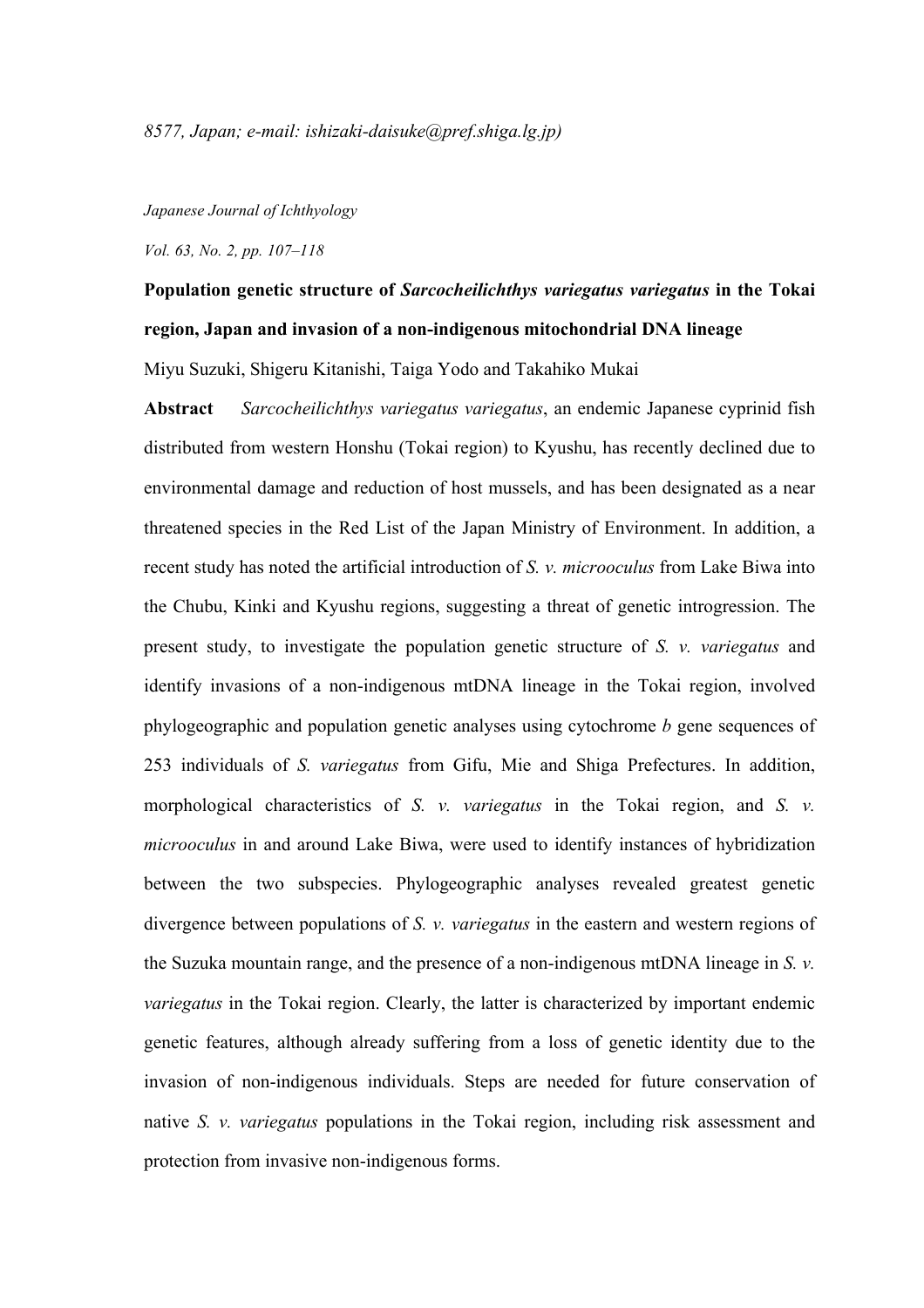*(Corresponding author: Shigeru Kitanishi; Faculty of Regional Studies, Gifu University, 1–1 Yanagido, Gifu, 501–1193, Japan; e-mail: kitanisi@gifu-u.ac.jp)*

*Japanese Journal of Ichthyology*

*Vol. 63, No. 2, pp. 119–125*

## **Additional records of the snake eel** *Ophichthus aphotistos* **(Anguilliformes: Ophichthidae) from Japan and Taiwan**

Yusuke Hibino, Fumihito Tashiro, Yung-Chieh Chiu and Seishi Kimura

**Abstract** A single Japanese (469 mm total length) and two Taiwanese (469 and 657 mm total length) specimens of the snake eel *Ophichthus aphotistos* McCosker and Chen, 2000, collected from off Yaku-shima island (East China Sea) and northeastern Taiwan, were newly identified in museum collections. Because known morphological characteristics of the species were based solely on three type specimens, descriptions of the present three additional specimens are provided. The present three specimens differ from the holotype and one of two paratypes of *O. aphotistos* in the arrangement of jaw teeth (biserial anteriorly and uniserial posteriorly vs. biserial), although such can be regarded as an intraspecific variation, remaining paratype having the same tooth-pattern as the newly-found specimens. *Ophichthus aphotistos* is characterized by the following combination of characters: head 7.6–8.5% TL; tail 59–62% TL; body depth at gill opening 2.0–2.9% TL; dorsal fin originating well behind posterior margin of pectoral fin, distance from the origin to the margin almost equal to one pectoral-fin length; pectoral fin rounded, not enlarged distinctly; preoperculomandibular pores 6+2; teeth on maxilla and vomer biserial anteriorly; body uniformly brown, without markings; total vertebrae 157– 162 and mean vertebral formula (MVF) 18-59-160. The new Japanese standard name, "Yoiyami-umihebi", is proposed for the species.

*(Corresponding author: Yusuke Hibino, Fisheries Research Laboratory, Mie University, 4190–172, Wagu, Shima-cho, Shima, Mie 517–0703, Japan; e-mail:*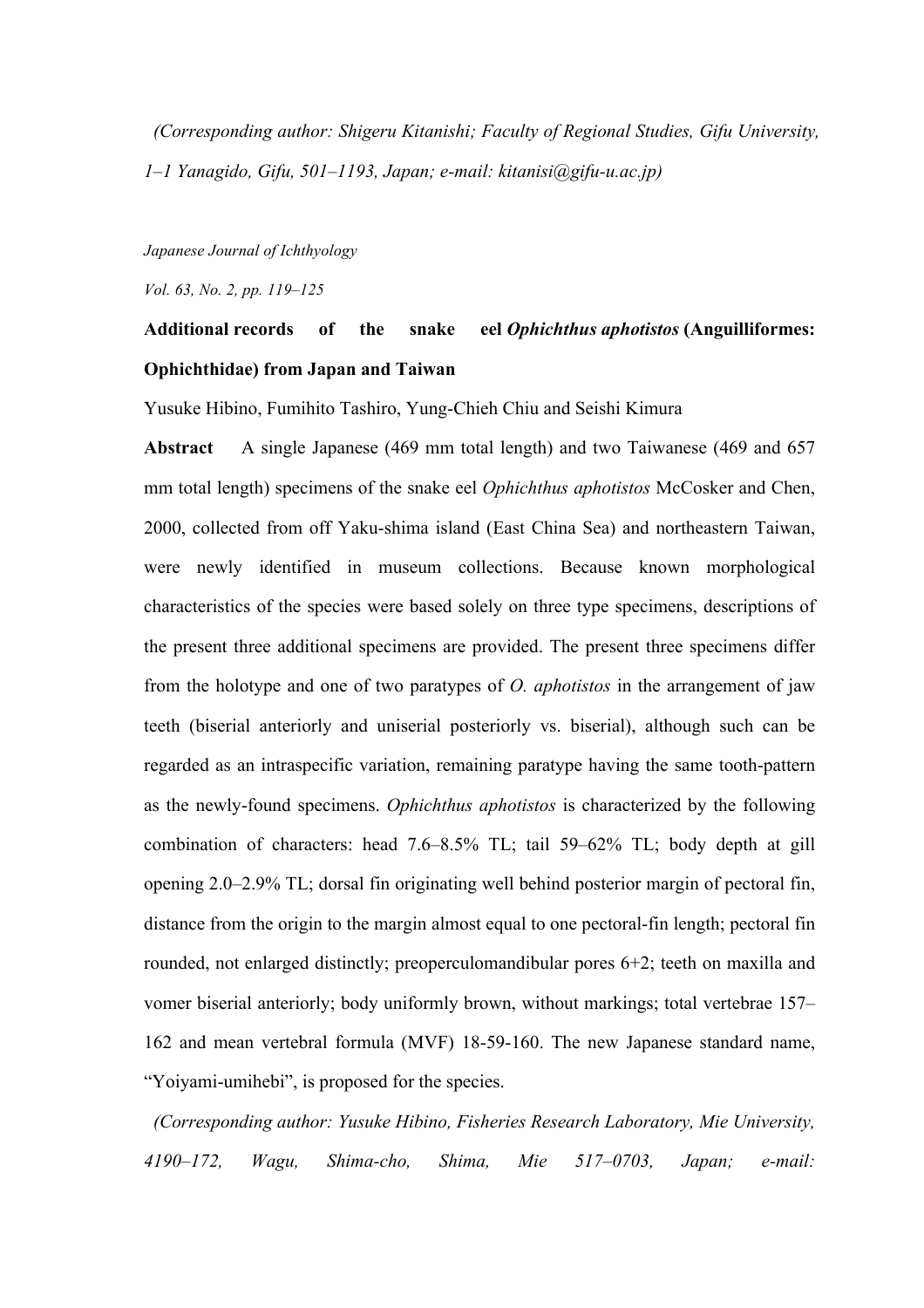*yusukeelology@gmail.com)*

#### *Short Reports*

*Japanese Journal of Ichthyology*

*Vol. 63, No. 2, pp. 127–133*

## **Larval development and distributional pattern of the painted sweetlip** *Diagramma pictum* **in Nakagusuku Bay, Okinawa Island, Ryukyu Archipelago**

Masato Uehara, Itaru Ohta, Akihiko Ebisawa, Taiki Ishihara and Katsunori Tachihara

**Abstract** Larval development and distributional pattern of *Diagramma pictum* are described on the basis of specimens collected from Nakagusuku Bay, Okinawa Island, southwestern Japan. Pre-flexion to post-flexion larvae were readily distinguished from other haemulid larvae by head spination, the number of dorsal spines and pigmentation pattern. The former (3.61 notochord length – 6.36 mm SL) occurred at offshore stations in Nakagusuku Bay from August to October, coinciding with high gonadosomatic index values of adult individuals collected from coastal waters around Okinawa Island. However, no larval *D. pictum* were collected from Nakagusuku Bay tidal flats. Morphological differences were found in supraocular serration and melanophore pattern compared to larvae collected from Tosa Bay (Japan) and the Great Barrier Reef (Australia). Such apparently support a recent division of *D. pictum* into five subspecies, the two larval morphotypes in Japanese waters being suggestive of local populations or subspecies.

*(Corresponding author: Masato Uehara, Motobu Resident Office, Okinawa Prefectural Fisheries and Extension Center, 853–1 Ohama, Motobu, Okinawa 905–0212, Japan; e-mail: ueharmst@pref.okinawa.lg.jp)*

*Japanese Journal of Ichthyology Vol. 63, No. 2, pp. 135–142*